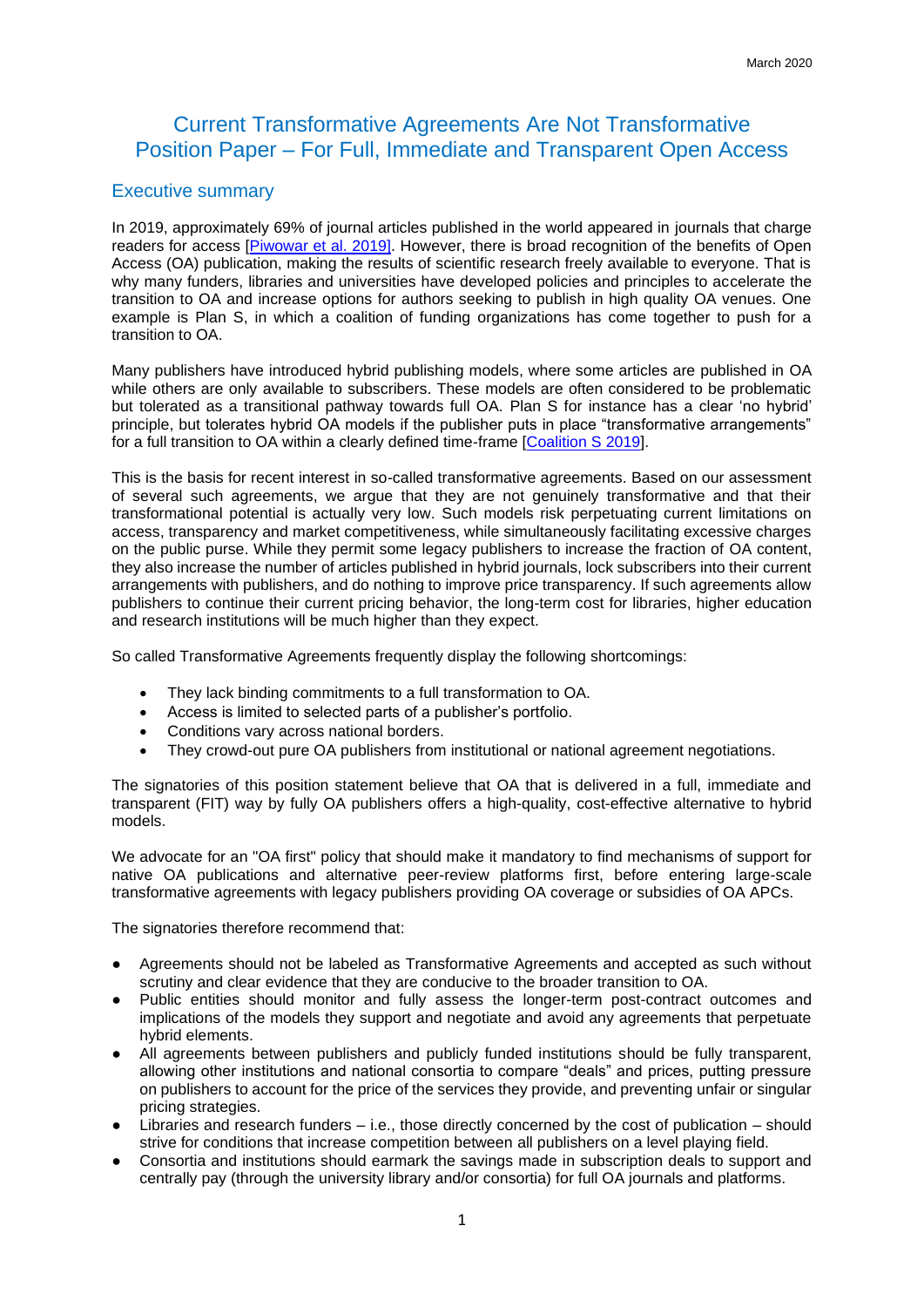● Libraries and consortia that are entering negotiations with subscription/mixed-model publishers, should simultaneously define "transformative" – or rather pure publish – agreements with publishers and platforms that already provide 100% OA.

**Transformative agreements, if truly transformative, would be an effective instrument to support the transition to OA. But to do so there are key transformative elements that must be present. For an agreement to be considered as "transformative", it must contain binding conditions or mechanisms that (1) guarantee the full transition to 100% OA within a defined, short timeframe and (2) guarantee that the process cannot be easily reversed or cancelled at the end of the contractual period. The agreement should encompass all the publisher's titles and include OA to legacy content.**

**We can only applaud publishers who embrace these true transformative elements and we reiterate our full support to policies such as Plan S. We invite all parties to make sure that only agreements that seriously intend to advance the state of OA are considered transformative.**

Signatories:







**Academic Open Access Publishing** since 1996



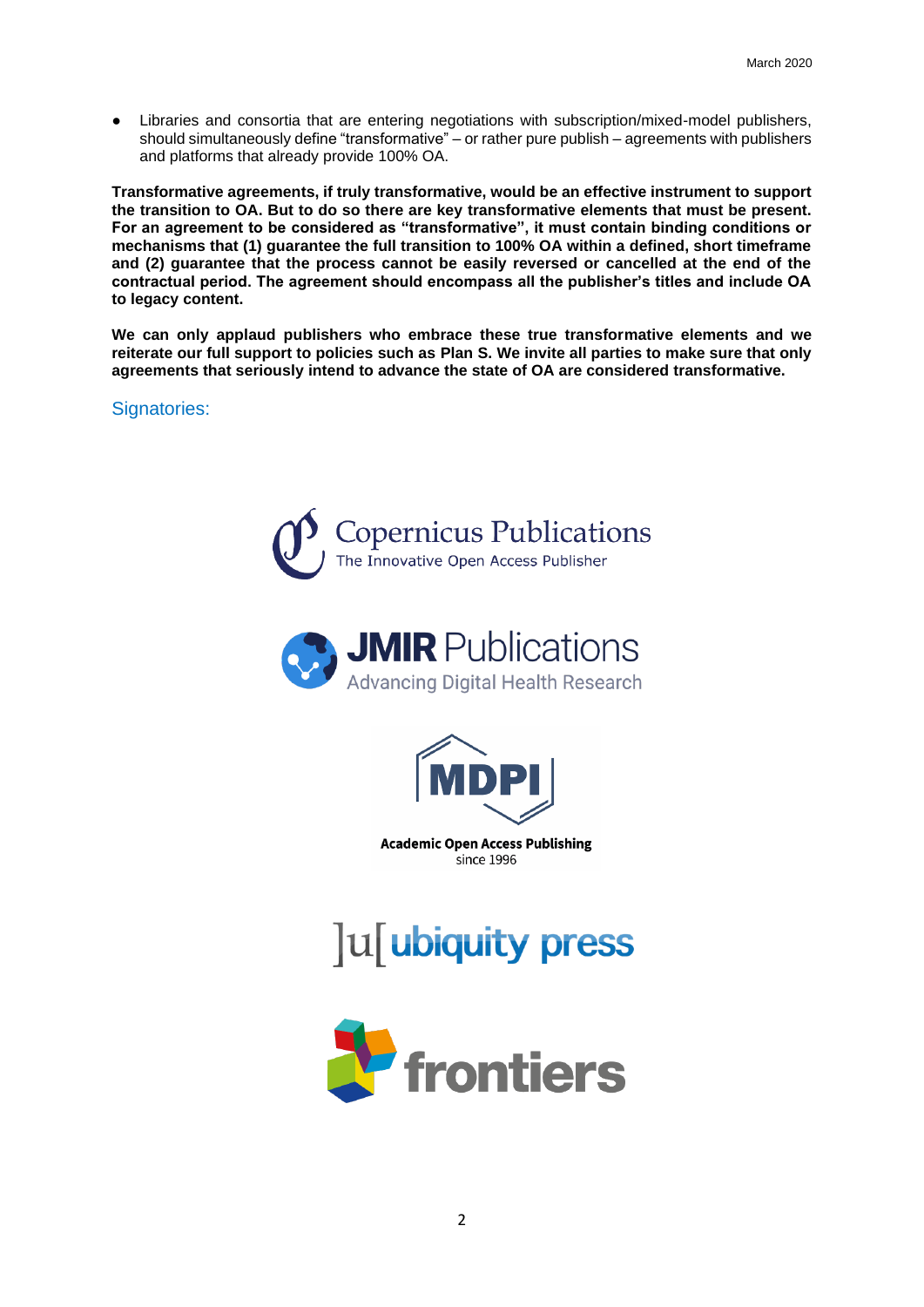# Current Transformative Agreements Are Not Transformative Position Paper – For Full, Immediate and Transparent Open Access

### 1. Introduction: a 100% OA world is within reach, yet at risk

In 2019, approximately 69% of journal articles published in the world appeared in journals that charge readers for access. Full, Immediate and Transparent (FIT) Open Access (OA), ensures that everyone has immediate, access to the results of scientific research, free of any charge, providing more impact to the research and widely recognized benefits to society [\[Council of the EU 2016;](http://data.consilium.europa.eu/doc/document/ST-9526-2016-INIT/en/pdf) [Piwowar et al. 2019\]](https://www.biorxiv.org/content/10.1101/795310v1.article-info) [\[Council of the EU 2016;](http://data.consilium.europa.eu/doc/document/ST-9526-2016-INIT/en/pdf) [Piwowar et al. 2019\]](https://www.biorxiv.org/content/10.1101/795310v1.article-info). The technology, know-how and funding to achieve this are already in place.

That is why many funders, libraries and universities have developed policies and principles to accelerate the transition to OA and increase options for authors seeking to publish in high quality OA venues. In Europe this is the line taken by Plan S, in which a coalition of funding organizations (cOAlition S) has come together to push for a transition to OA. In the US, the White House Office of Science and Technology Policy (OSTP) is exploring taking a similar approach for federally funded research.

We are now at an important juncture. Budget holders (funders and libraries) are deciding which business models they are going to support. These decisions will determine the speed of the transition to OA and shape the scholarly publishing system for years to come, and thus its effectiveness and cost for the public purse.

One way of supporting the transition to OA is through *Transformative Agreements* - contracts between institutions (libraries, national and regional consortia) and publishers in which publishers commit to transforming their business model from one based on toll access (subscription) to one in which they are remunerated a fair price for their OA publishing services [\[ESAC website\]](https://esac-initiative.org/about/transformative-agreements/).

This follows several years during which many publishers had introduced *hybrid publishing models*, where some articles are published in OA while others are only available to subscribers. This option arose to allow authors with mandates to make their publications immediately available to continue to publish in subscription journals, by paying an additional Article Processing Charge (APC). This practice has been referred to as "double dipping" because publishers benefit from an additional APC payment on top of the subscription income. Thus, funder mandates intended to support OA publication channels led to the unintended consequence of increasing the amounts paid to subscription journals; hybrid publishing is both costly and ineffective.

Transformative Agreements often take the form of "read and publish" or "publish and read" ("offsetting") agreements in which institutions gain licensed access to some or all of a publisher's content, and publishers allow researchers from these institutions to publish OA in some or all of the publisher's journals without incurring APCs. Such agreements allow institutions to offset APCs against subscription costs – thereby mitigating the double-charging ("double dipping") often associated with the hybrid OA model.

Typically this type of agreement between a large legacy or 'mixed-model' publisher and national level consortia allows consortia researchers to publish in most of the publisher's journals for an APC negotiated to be "cost neutral", i.e. protecting the publishers' current revenue stream, and therefore usually well above average APCs.

A recent report by Information Power stated that of 27 business models evaluated, Transformative Agreements "emerge as the most promising because they offer a predictable, steady funding stream" [\[Wise & Estelle 2019\]](https://wellcome.figshare.com/articles/Society_Publishers_Accelerating_Open_Access_and_Plan_S_-_Final_Project_Report/9805007). Furthermore, many OA advocates who consider Transformative Agreements as problematic, are nonetheless prepared to tolerate them as a transitional pathway towards full OA. Plan S, for instance, has a clear 'no hybrid' principle, but allows hybrid models if the publisher puts in place "transformative arrangements" for a full transition to OA within a clearly defined time-frame [\[Coalition S](https://www.coalition-s.org/principles-and-implementation/)  [2019\]](https://www.coalition-s.org/principles-and-implementation/).

Here, we argue that this tolerance is misplaced, that current Transformative Agreements are not genuinely transformative and that they will in fact perpetuate limitations on access, transparency and market competitiveness – and over-payment from the public purse. In this paper we offer a series of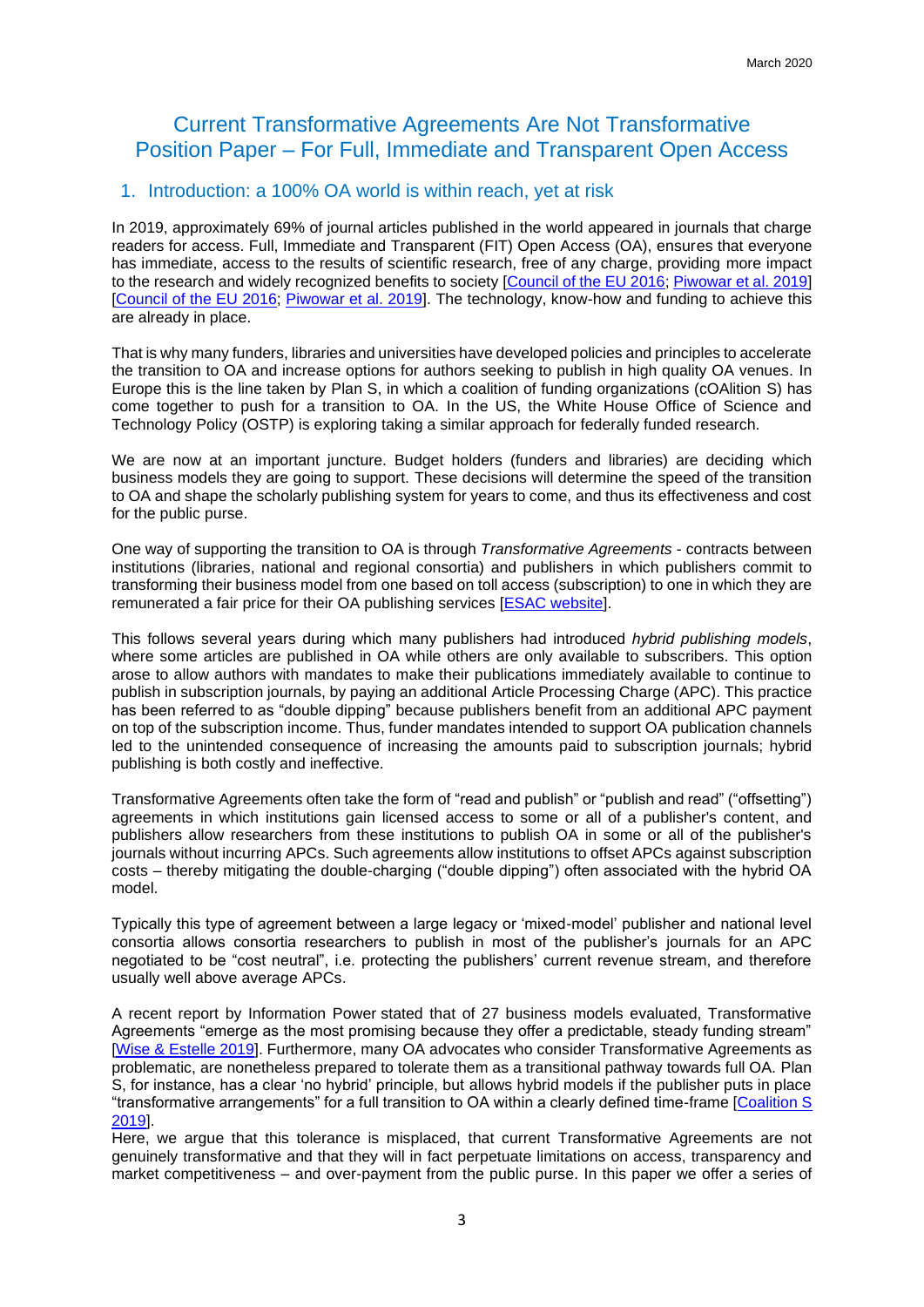recommendations on how to ensure Transformative Agreements are truly transformative and do not prevent other alternatives from moving OA forward.

## 2. Why current Transformative Agreements are not the solution

"Transformative Agreements are meant to enable a swift and irreversible shift away from the subscription model on a global scale, affecting the financial and operational changes required for a fully OA publishing paradigm" [\[ESAC website\]](https://esac-initiative.org/about/transformative-agreements/). In our view, these are the standards - value to society and genuine transformative potential - against which Transformative Agreements should be evaluated. Current Transformative Agreements are a variant of widely criticized 'Big Deal' contracts between publishers and universities [\[Johnson et al. 2017;](https://libereurope.eu/wp-content/uploads/2017/03/OA-market-report-28Final-13-March-201729-1.pdf) [Morais et al. EUA 2019\]](https://eua.eu/downloads/publications/2019%20big%20deals%20report%20v2.pdf). As such, they represent the latest in a series of commercial, legal and technical strategies and tactics used by legacy publishers to maintain the status quo with regards to revenue (under the guise of budget 'neutrality') and market dominance.

Based on arrangements that have emerged in recent months, both in actual signed agreements [see [ESAC registry](https://esac-initiative.org/about/transformative-agreements/agreement-registry/%20.) or [spreadsheet created by Jeroen Bosman\]](https://tinyurl.com/OAagreements) and in policy discussions and recommendations, we argue that these agreements do not incentivize legacy publishers to fully move away from paywall based models and nor do they adequately support learned societies who wish to transition their publishing operations to 100% OA.

Based on our analysis of recent announcements of this type of agreement we are particularly concerned with several issues that in our opinion are counterproductive to the transition to full OA:

### • **No binding commitment to full transformation to OA:**

Without explicit guarantees that the deal will indeed lead to a fully OA context, this is nothing more than a hybrid OA publishing deal between the publisher and a Consortium of universities or funders. The 'Publish and Read' fee is pegged to current Consortium expenditure on journal subscriptions and the estimated number of OA articles that consortia researchers will publish over the duration of the contract. It thus has no effect on the APC paid by other consortia which could be higher or lower.

#### • **Access is limited to selected parts of a publisher's portfolio:**

If, for example, a publisher secures six national agreements in Europe, six national consortia will guarantee OA for a substantial part of their publication output with that publisher. This will be heralded as a success. However, it represents only 20% of all the articles they publish. 80% of their papers will still be paywalled. The overall impact on the content provided through Big Deal Platforms will be very small. Prestige titles can be (and often are) excluded from this kind of agreements or only included for a substantial price increase.

#### • **Conditions vary across national borders:**

Researchers inside the consortium experience something resembling an OA publishing environment. In contrast, researchers who are outside the consortium – whether in the same country, across Europe or globally – will benefit only marginally. Just as before, they will continue to pay the publisher for subscription-based access and continue to pay APCs to publish OA articles in its hybrid journal. Even in the best case, the agreement only applies to a single publisher. To achieve 100% OA in this way, every institution or consortia would have to negotiate a separate deal with every publisher.

#### • **Crowding-out of pure OA publishers from institutional or national agreements:**

Despite this limitation, agreements of this type will account for the bulk of university budgets, leaving many institutions with little or no budget to spend on fully OA publications from publishers and platforms that already deliver full and immediate OA. Despite offering an often superior product in terms of access, impact, price and rigorous peer review, OA publishers are left out of institutional or national scale agreements that would introduce simplified processes for authors and libraries.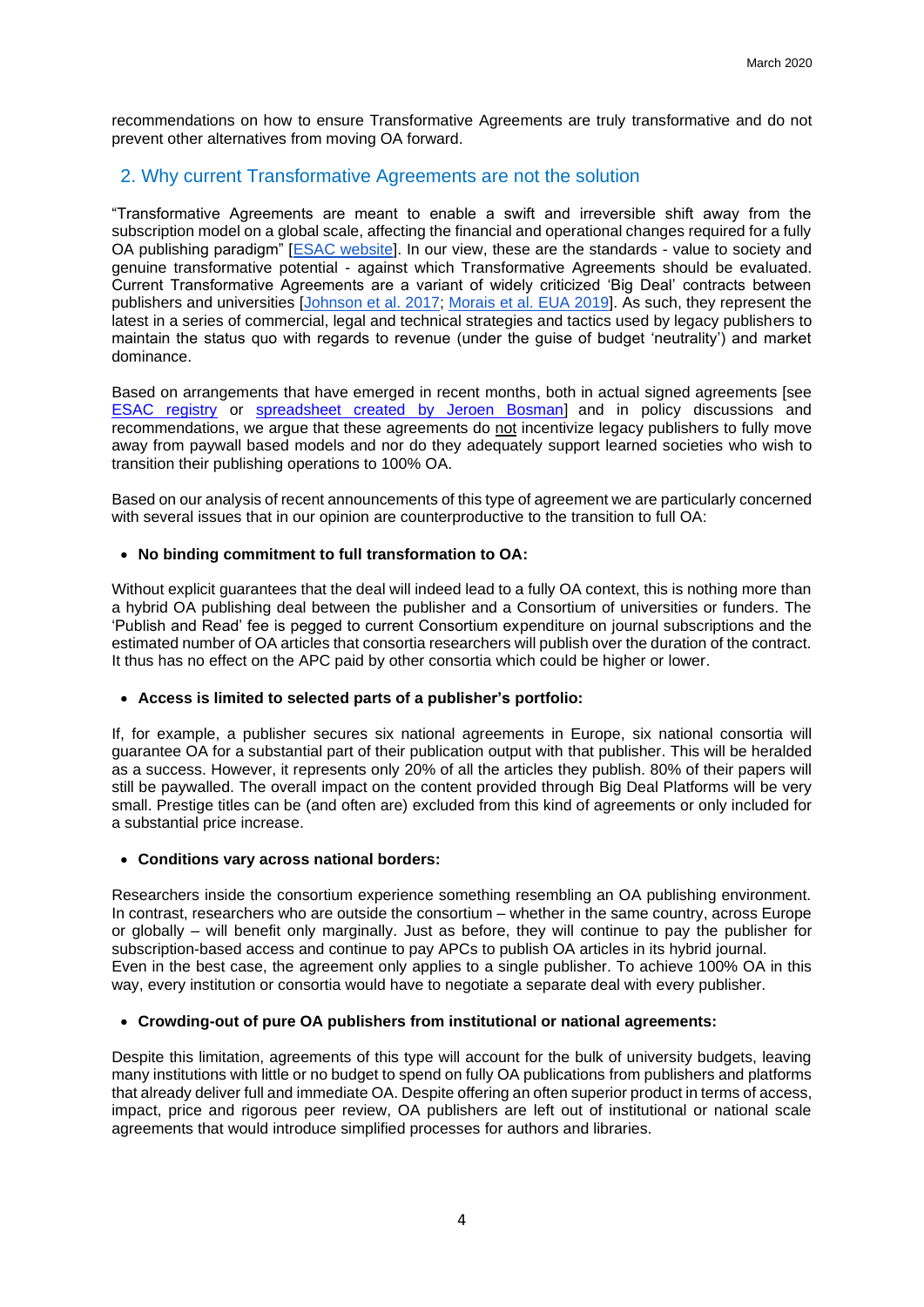### • **Likely outcomes at the end of the agreement period:**

None of the current Publish and Read agreements being labeled as 'Transformative' have run their full course yet, so discussion of their outcomes remains hypothetical. However, past outcomes of other 'big-deal' type of arrangements make the following problematic outcomes very likely:

- Having no binding obligation to a full transformation within a specified period, a publisher can ask for indefinite extensions of this type of agreement, prolonging the status quo and further delaying a true transformation.
- Consortia participating in the agreement could insist on significant discounts to compensate for the reduced value of their subscriptions following the increase in the number of articles available in OA. Furthermore, other institutions and consortia that do not benefit from the APC waiver defined in the Agreement could also demand reductions in the price of their subscriptions. Together such pressures could lead the publisher to cancel the Agreement. Such a severance would halt or reverse the 'transformation', even for the consortia that signed the agreement. This is a waste of time. Without the agreement it might have been possible to achieve a genuine transformation through other models.
- Even if the deal is truly "transformative", and the publisher voluntarily flips to OA at the end of the contractual period, it will find itself in an open and competitive marketplace, wherein all its revenue will have to come from its publishing services. In this situation, the level of APCs necessary to maintain subscription-based levels of revenue (and profit) may be untenable. EMBO recently estimated that, if the costs of EMBO Press had to be financed entirely through APCs, the charge for each research paper would be €9,040 [\[EMBO 2019\]](https://www.embo.org/news/articles/2019/the-publishing-costs-at-embo).
- Readers would be poorly served by a biased publication model where content from well-funded institutions would be freely available while content from less well-off institutions would remain behind paywalls.
- Learned societies who wish to change to an OA model for the journals they publish and who currently contract publishing services from legacy publishers, may find it hard to do so because of their partner's reliance on subscription or hybrid models for revenue. Societies are often not able to impose decisions about business models on their publishing service providers – which is problematic enough – and are often not provided details about finances for their own journals. This is neither conducive to transparency nor to OA.

## 3. One possible solution: Fully OA publisher agreements

'Pure Publish' agreements between institutions and fully OA publishers covering issues such as APCs and/or centralized billing and reporting are "Transformative Agreements" by the ESAC definition [\[ESAC](https://esac-initiative.org/about/transformative-agreements/)  [website\]](https://esac-initiative.org/about/transformative-agreements/) – genuinely transforming the business model underlying scholarly publishing; in a permanent and irreversible fashion. Compared with agreements with legacy publishers, they improve transparency and convenience, and lower the overall cost of scholarly publishing.

We believe that agreements between institutions and 100% full OA publishers offer a robust and pragmatic solution for the transition to 100% OA.

APC-based OA:

- Provides a truly transparent mechanism that recognizes the cost and value of publishing services and supports a competitive marketplace.
- Has been demonstrated to be inclusive because it allows to take into account the availability of funding across regions, subject areas and individual institutions.
- Allows flexible pricing, negotiated transparently at the national or institutional level.
- Is associated with APCs that are lower per article than those of hybrid OA journals, and far lower than costs per article under the subscription system.
- Employs one-time APCs to pay for all future access to and reuse of an article by all institutions and individuals globally in perpetuity (i.e. there will never be an upward adjustment for legacy access).

It is often argued that research-intensive universities may see their costs rise under the APC model. However, a recent study by the European Universities Association [\[Stoy et al. EUA 2019\]](https://eua.eu/downloads/publications/2019%20big%20deals%20report.pdf) shows that subscription prices *already* correlate with publication output at national level. Pure OA Transformative Agreements can take this into account, for example by negotiating with consortia who can make decisions on behalf of its institutions to balance service benefits and cost. Other solutions include re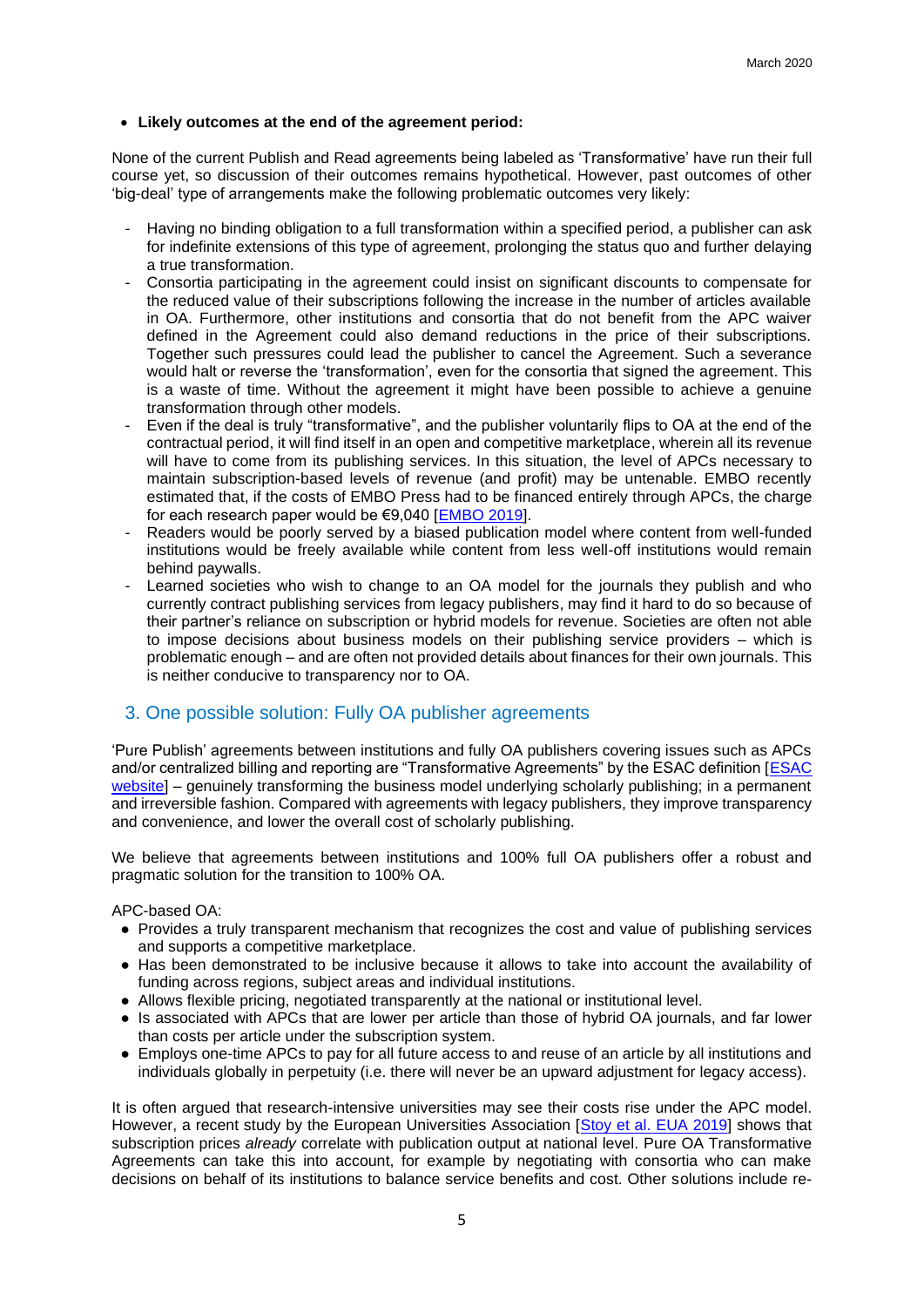allocating savings on subscriptions and adjusting funding to universities and libraries (as also suggested by [\[OA2020-DE](https://pub.uni-bielefeld.de/download/2937971/2938290/OA2020-DE%20Transformationsrechnung%20Finaler%20Bericht.pdf) 2019]). Importantly, overall costs across the scholarly publishing system would be lower than those associated with hybrid OA.

We contend that a system in which universities pay for access (via licensed subscriptions) is fundamentally less fair and less balanced than a system where costs are proportional to their publishing activity.

The following illustrates how Transformative Agreements between pure OA publishers and libraries, or consortia could drive a prompt, cost-effective and transparent transition to 100% OA:

- A fully OA publisher signs an agreement with a national consortium to cover OA publishing costs for eligible authors within the consortium.
- All the publisher's content is openly accessible worldwide and in perpetuity. There are no additional fees for reading.
- The costs are annualized based on projections of current usage and are billed to the consortium or its members on a schedule that matches their requirements (i.e. billing is aligned with subscription renewals).
- All articles accepted for publication after peer-review are immediately and fully accessible under an open license (usually CC-BY), without any geographic or other limitation.
- The agreement will typically include services, such as centralized invoicing processes and reporting, that simplify and improve authors' experience and reduce the administrative burden to them and consortium members. Moreover, the publisher has clear policies for APC waivers or discounts that allow authors without sufficient funding to publish OA.
- The full text of the agreements and contracts is publicly available, and pricing is fully transparent.

## 4. Conclusions and recommendations

The goal of the signatories is to achieve an efficient, fully functional OA market based on competition among publishers large and small, in terms of quality, service and price. The business models and technologies required for a rapid transition to 100% OA already exist, the APC model being just one of them.

Use of public funds to transform legacy, subscription-based publishers to OA could be a complementary – albeit less efficient – way to transition to a 100% OA future. However, the current trend towards Transformative Agreements is not the solution.

Although these agreements provide convenience and continuity for some stakeholders, the implications for a successful transition have not been adequately assessed. In reality, Transformative Agreements fail to guarantee a swift, irreversible shift away from the subscription model on a global scale, or to deliver the financial and operational changes required for a fully OA publishing paradigm. In sum, their transformational potential is very low.

While they may permit legacy publishers and some learned societies to increase the proportion of OA content in their journals, this would be achieved by increasing the number of hybrid articles published, and by locking subscribers into current business models for years to come, with no genuine transition to OA and no improvement in price competition between publishers. If such agreements allow legacy publishers to maintain their current pricing behavior, the OA transformation will come at a much higher cost than libraries, and universities currently expect.

We advocate for an "OA first" policy that should make it mandatory to find mechanisms of support for native OA publications and alternative peer-review platforms first, before entering large-scale transformative agreements with legacy publishers providing OA coverage or subsidies of OA APCs.

#### **We therefore formulate the following recommendations:**

● As sponsors for OA publication charges, scientific libraries and research funders should strive for conditions that enhance the substitutability of journals and increase competition between publishers.